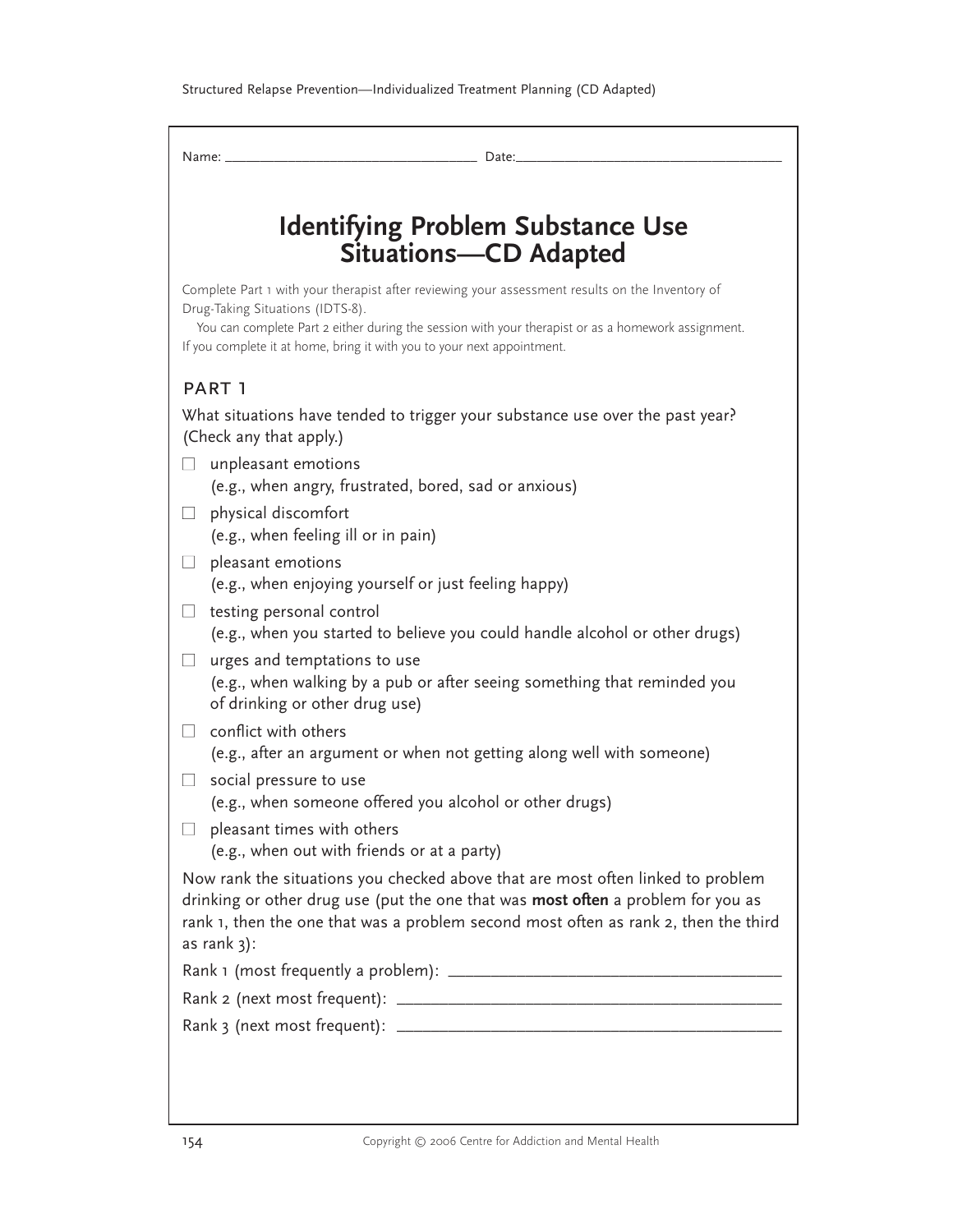## part 2

Your therapist has helped you identify general types of situations that have tended to trigger your problem drinking or other drug use over the past year. Now, think about the situations you ranked 1, 2 and 3. Write down examples of specific incidents of problem drinking or other drug use.

## **Rank 1 Situation**

Think carefully about the particular drinking or other drug use experience you wish to describe, and then answer the questions below in as much detail as possible.

\_\_\_\_\_\_\_\_\_\_\_\_\_\_\_\_\_\_\_\_\_\_\_\_\_\_\_\_\_\_\_\_\_\_\_\_\_\_\_\_\_\_\_\_\_\_\_\_\_\_\_\_\_\_\_\_\_\_\_\_\_\_\_\_\_\_\_\_\_\_ \_\_\_\_\_\_\_\_\_\_\_\_\_\_\_\_\_\_\_\_\_\_\_\_\_\_\_\_\_\_\_\_\_\_\_\_\_\_\_\_\_\_\_\_\_\_\_\_\_\_\_\_\_\_\_\_\_\_\_\_\_\_\_\_\_\_\_\_\_\_ \_\_\_\_\_\_\_\_\_\_\_\_\_\_\_\_\_\_\_\_\_\_\_\_\_\_\_\_\_\_\_\_\_\_\_\_\_\_\_\_\_\_\_\_\_\_\_\_\_\_\_\_\_\_\_\_\_\_\_\_\_\_\_\_\_\_\_\_\_\_ \_\_\_\_\_\_\_\_\_\_\_\_\_\_\_\_\_\_\_\_\_\_\_\_\_\_\_\_\_\_\_\_\_\_\_\_\_\_\_\_\_\_\_\_\_\_\_\_\_\_\_\_\_\_\_\_\_\_\_\_\_\_\_\_\_\_\_\_\_\_

\_\_\_\_\_\_\_\_\_\_\_\_\_\_\_\_\_\_\_\_\_\_\_\_\_\_\_\_\_\_\_\_\_\_\_\_\_\_\_\_\_\_\_\_\_\_\_\_\_\_\_\_\_\_\_\_\_\_\_\_\_\_\_\_\_\_\_\_\_\_ \_\_\_\_\_\_\_\_\_\_\_\_\_\_\_\_\_\_\_\_\_\_\_\_\_\_\_\_\_\_\_\_\_\_\_\_\_\_\_\_\_\_\_\_\_\_\_\_\_\_\_\_\_\_\_\_\_\_\_\_\_\_\_\_\_\_\_\_\_\_ \_\_\_\_\_\_\_\_\_\_\_\_\_\_\_\_\_\_\_\_\_\_\_\_\_\_\_\_\_\_\_\_\_\_\_\_\_\_\_\_\_\_\_\_\_\_\_\_\_\_\_\_\_\_\_\_\_\_\_\_\_\_\_\_\_\_\_\_\_\_ \_\_\_\_\_\_\_\_\_\_\_\_\_\_\_\_\_\_\_\_\_\_\_\_\_\_\_\_\_\_\_\_\_\_\_\_\_\_\_\_\_\_\_\_\_\_\_\_\_\_\_\_\_\_\_\_\_\_\_\_\_\_\_\_\_\_\_\_\_\_

\_\_\_\_\_\_\_\_\_\_\_\_\_\_\_\_\_\_\_\_\_\_\_\_\_\_\_\_\_\_\_\_\_\_\_\_\_\_\_\_\_\_\_\_\_\_\_\_\_\_\_\_\_\_\_\_\_\_\_\_\_\_\_\_\_\_\_\_\_\_ \_\_\_\_\_\_\_\_\_\_\_\_\_\_\_\_\_\_\_\_\_\_\_\_\_\_\_\_\_\_\_\_\_\_\_\_\_\_\_\_\_\_\_\_\_\_\_\_\_\_\_\_\_\_\_\_\_\_\_\_\_\_\_\_\_\_\_\_\_\_ \_\_\_\_\_\_\_\_\_\_\_\_\_\_\_\_\_\_\_\_\_\_\_\_\_\_\_\_\_\_\_\_\_\_\_\_\_\_\_\_\_\_\_\_\_\_\_\_\_\_\_\_\_\_\_\_\_\_\_\_\_\_\_\_\_\_\_\_\_\_ \_\_\_\_\_\_\_\_\_\_\_\_\_\_\_\_\_\_\_\_\_\_\_\_\_\_\_\_\_\_\_\_\_\_\_\_\_\_\_\_\_\_\_\_\_\_\_\_\_\_\_\_\_\_\_\_\_\_\_\_\_\_\_\_\_\_\_\_\_\_

before using

Where were you?

- $\Box$  Where you live (e.g., house, apartment, hostel or shelter, hospital)
- At someone else's place (whose?): \_\_\_\_\_\_\_\_\_\_\_\_\_\_\_\_\_\_\_\_\_\_\_\_\_\_\_\_\_\_\_\_\_\_\_\_\_
- In a public place (where?): \_\_\_\_\_\_\_\_\_\_\_\_\_\_\_\_\_\_\_\_\_\_\_\_\_\_\_\_\_\_\_\_\_\_\_\_\_\_\_\_\_\_\_\_
- Other: \_\_\_\_\_\_\_\_\_\_\_\_\_\_\_\_\_\_\_\_\_\_\_\_\_\_\_\_\_\_\_\_\_\_\_\_\_\_\_\_\_\_\_\_\_\_\_\_\_\_\_\_\_\_\_\_\_\_\_\_

Was anyone else there?

■ Yes ■ No

Were others drinking or using other drugs?

 $\Box$  Yes  $\Box$  No

How were you feeling (e.g., happy, sad, angry, hurt, confused)?

What were you thinking just before you drank or used other drugs?

How do you think you might handle this situation without using?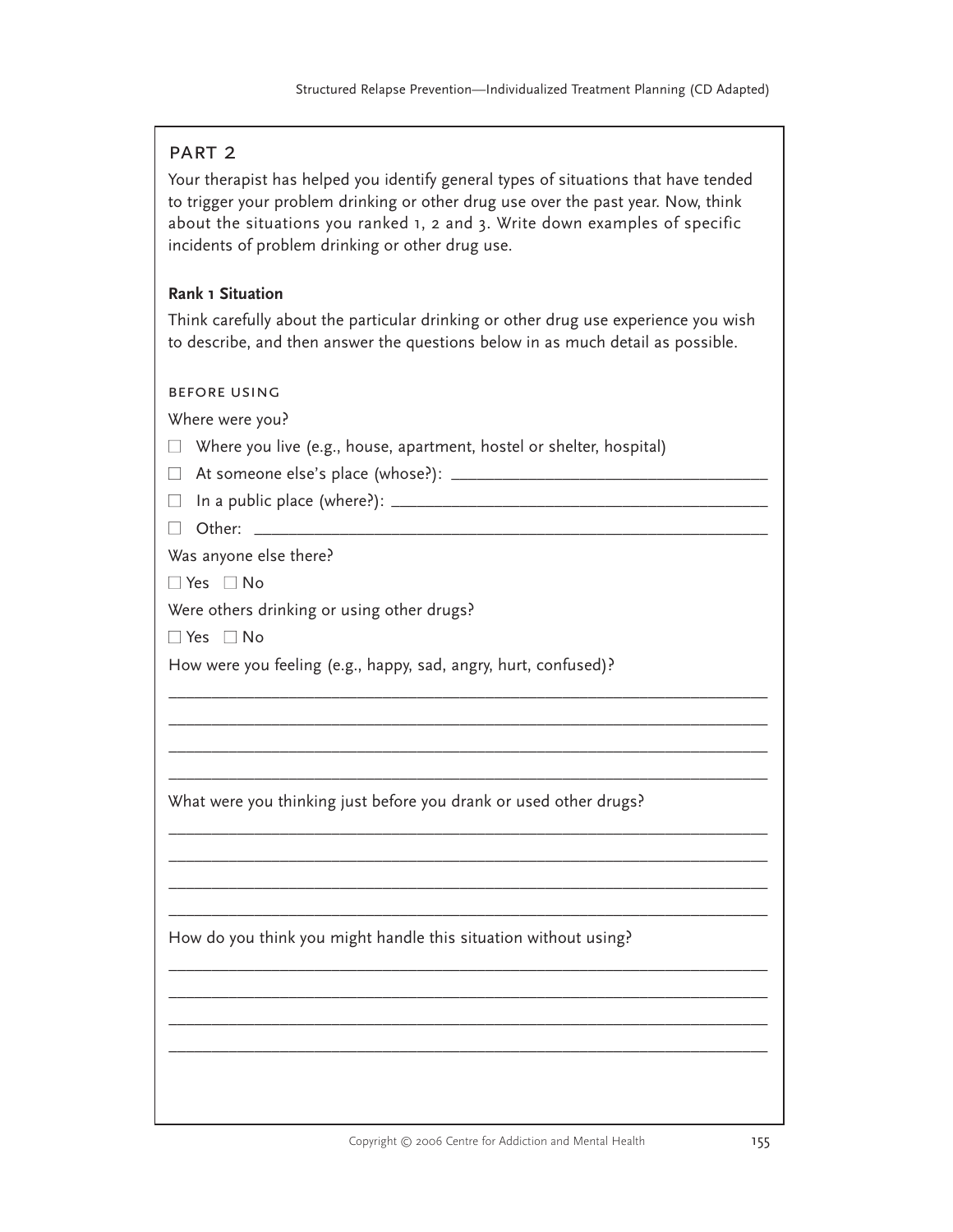| <b>Rank 2 Situation</b><br>Think carefully about the particular drinking or drug use experience you want to<br>describe, and then answer the questions below in as much detail as possible. |
|---------------------------------------------------------------------------------------------------------------------------------------------------------------------------------------------|
| <b>BEFORE USING</b><br>Where were you?<br>Where you live (e.g., house, apartment, hostel or shelter, hospital)<br>$\mathbf{L}$<br>$\Box$<br>$\Box$ Other:                                   |
| Was anyone else there?<br>$\Box$ Yes $\Box$ No<br>Were others drinking or using other drugs?<br>$\Box$ Yes $\Box$ No                                                                        |
| How were you feeling (e.g., happy, sad, angry, hurt, confused)?                                                                                                                             |
| What were you thinking just before you drank or used other drugs?                                                                                                                           |
| How do you think you might handle this situation without using?                                                                                                                             |
|                                                                                                                                                                                             |
|                                                                                                                                                                                             |
|                                                                                                                                                                                             |